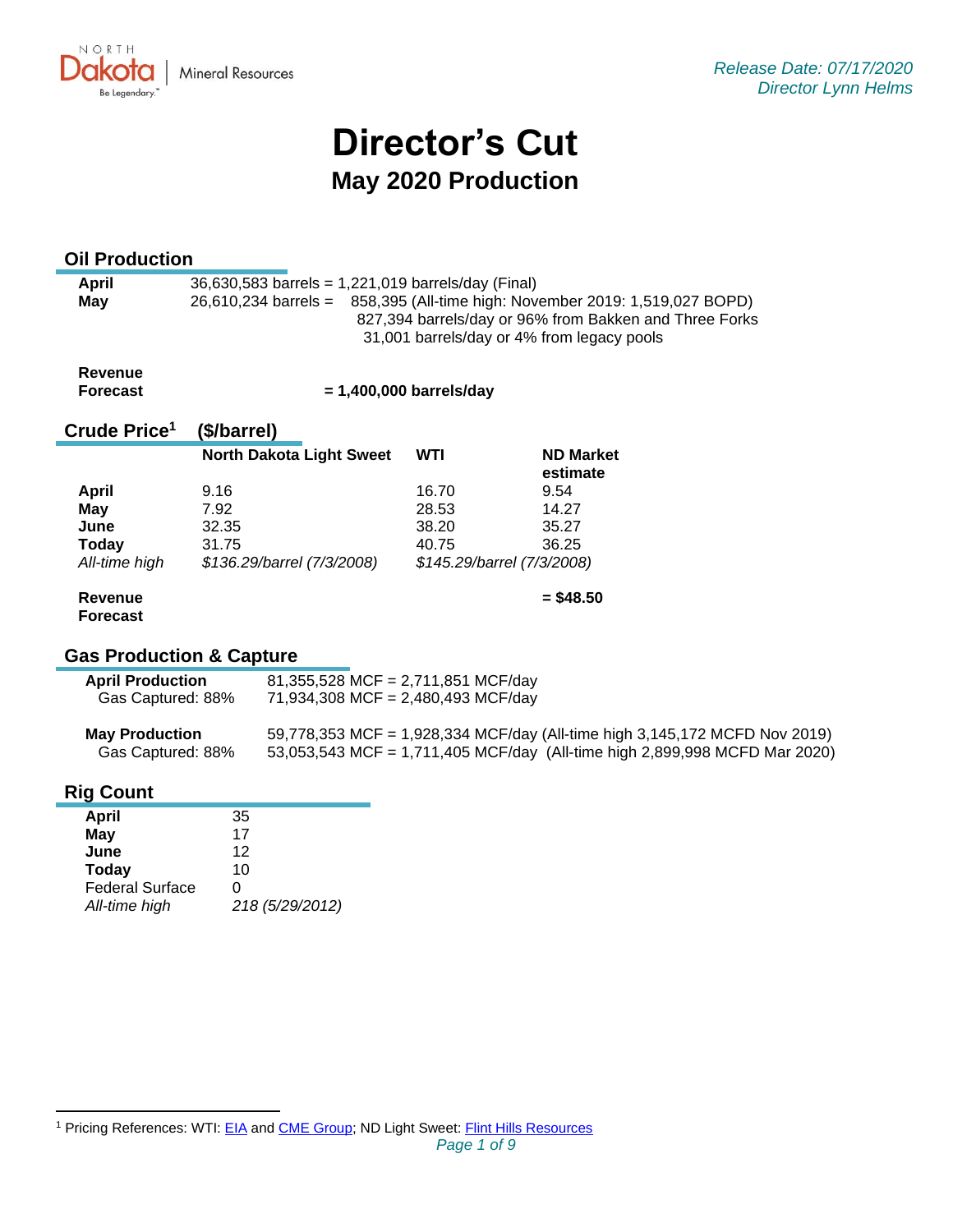

# **Wells**

|                                              | <b>March</b> | April                    | <b>May</b>                                                                                                                                                                            | June                                                            | <b>Revenue</b><br><b>Forecast</b> |
|----------------------------------------------|--------------|--------------------------|---------------------------------------------------------------------------------------------------------------------------------------------------------------------------------------|-----------------------------------------------------------------|-----------------------------------|
| <b>Permitted</b>                             |              | 62 drilling<br>0 seismic | 59 drilling<br>0 seismic                                                                                                                                                              | 72 drilling<br>0 seismic<br>(All-time high was 370 - Oct. 2012) |                                   |
| <b>Completed</b>                             | 120 (Final)  | 58 (Revised)             | 12 (Preliminary)                                                                                                                                                                      |                                                                 | 90                                |
| Inactive <sup>2</sup>                        |              | 2,168                    | 6,108                                                                                                                                                                                 | ٠                                                               | ۰                                 |
| <b>Waiting on</b><br>Completion <sup>3</sup> |              | 944                      | 952                                                                                                                                                                                   | ۰                                                               |                                   |
| <b>Producing</b>                             |              | 15,474                   | 12,809 (Preliminary)<br>(All-time high was<br>$Oct 2019 - 16,169)$<br>11,269 (88%) from<br>unconventional Bakken<br>- Three Forks<br>1,540 (12%) from<br>legacy conventional<br>pools | $\blacksquare$                                                  |                                   |

# **Fort Berthold Reservation Activity**

|                                  | Total   | Fee Land | <b>Trust Land</b> |
|----------------------------------|---------|----------|-------------------|
| Oil Production                   | 200,322 | 63.491   | 136,831           |
| Drilling Rigs                    |         |          |                   |
| <b>Active Wells</b>              | 2.454   | 622      | 1.832             |
| Waiting on completion            | 193     |          |                   |
| <b>Approved Drilling Permits</b> | -243    |          | 191               |
| <b>Potential Future Wells</b>    | 4.098   | 1.142    | 2.956             |

# **Drilling and Completions Activity**

The drilling rig count was stable in the mid 50's second half of 2019 through April 2020. Drilling rig count is down 82% January to May of 2020.

The number of well completions has been very volatile and has dropped dramatically since March as the number of active completion crews decreased from 25 to 1.

Lower crude oil price has put extreme downward pressure on rig and completion crew counts. Unemployment claims are published every Thursday at <https://www.ndlmi.com/gsipub/index.asp?docid=687> indicating approximately 10,250 layoffs as of 7/11/20 with thousands more jobs at risk as PPP expires.

Drilling permit activity is slower but has held up through the oil price collapse. Operators are still attempting to maintain a permit inventory of approximately 12 months and some experienced drilling rig and completion crews.

<sup>2</sup> Includes all well types on IA and AB statuses: **IA** = Inactive shut in >3 months and <12 months;

**AB** = Abandoned (Shut in >12 months)

<sup>&</sup>lt;sup>3</sup> The number of wells waiting on completions is an estimate on the part of the director based on idle well count and a typical five-year average. Neither the State of North Dakota, nor any agency officer, or employee of the State of North Dakota warrants the accuracy or reliability of this product and shall not be held responsible for any losses caused by this product. Portions of the information may be incorrect or out of date. Any person or entity that relies on any information obtained from this product does so at his or her own risk.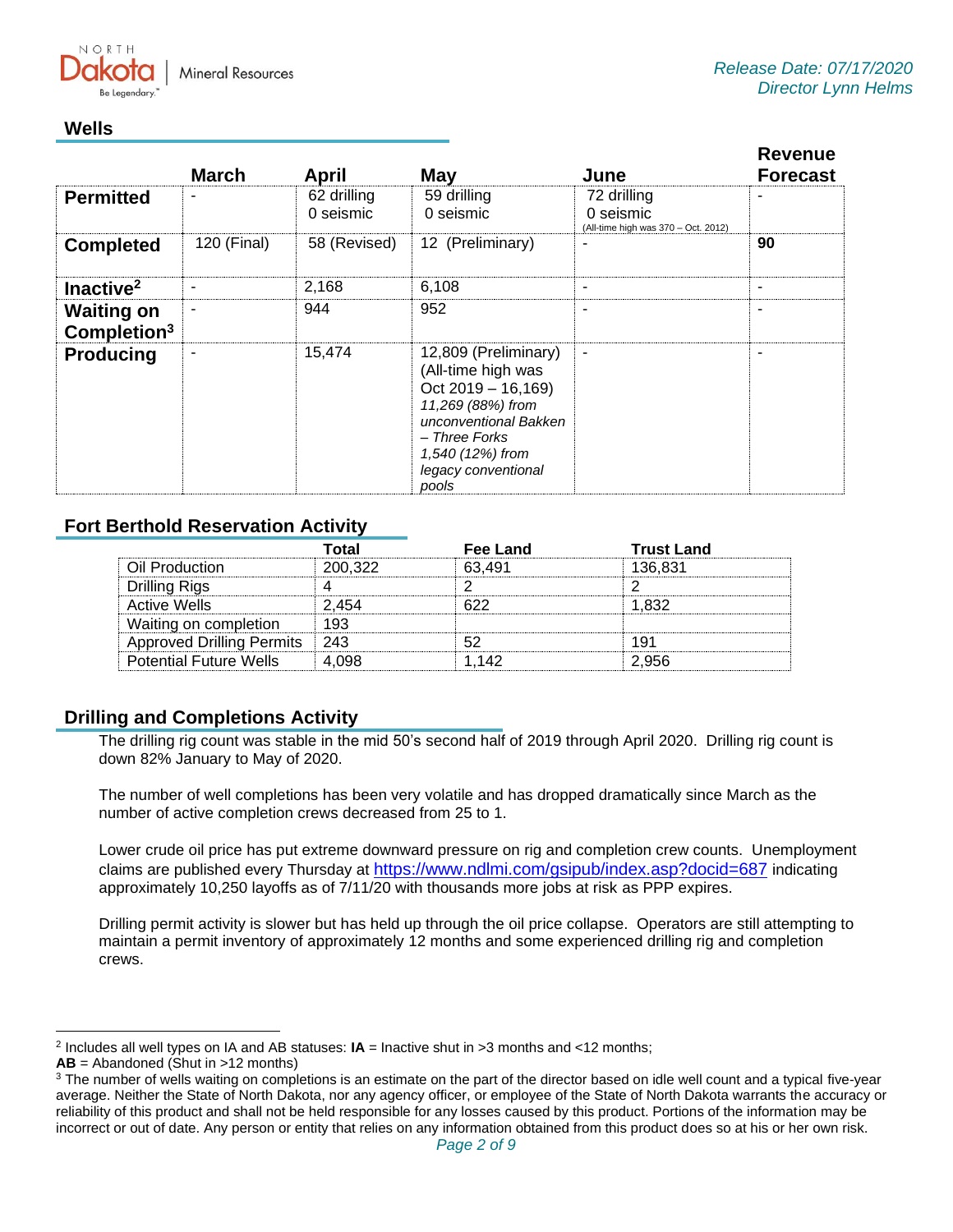

### **Crude Oil Markets**

The OPEC+ agreement to cut 9.7 million barrels per day was extended through July but will expire August 1<sup>st</sup>. Liquid fuel demand bottomed out in June, is recovering slowly and is not expected to reach full recovery until 2<sup>nd</sup> quarter 2021.



Crude oil take away capacity including rail deliveries to coastal refineries is adequate, but could be disrupted due to:

- US Appeals Court for the ninth circuit upholding of a lower court ruling protecting the Swinomish Indian Tribal Community's right to sue to enforce an agreement that restricts the number of trains that can cross its reservation in northwest Washington state.
- A possible shut down of DAPL in Civil Action No. 16-1534

#### **Seismic**

| Seismic activity slowed again with the completion of carbon capture projects. |  |                                                                                              |  |  |  |
|-------------------------------------------------------------------------------|--|----------------------------------------------------------------------------------------------|--|--|--|
|                                                                               |  | Active Surveys   Recording   NDIC Reclamation Projects   Remediating   Suspended   Permitted |  |  |  |
|                                                                               |  |                                                                                              |  |  |  |

#### **Gas Capture**

US natural gas storage has decreased to 16% above the five-year average due to summer power demand for air conditioning. Crude oil inventories fell last week, but remain far above the long term average. Both indicate little potential for significant price increases in the near future. North Dakota shallow gas exploration could be economic at future gas prices, but is not at the current price.

The price of natural gas delivered to Northern Border at Watford City has increased \$0.09 to \$1.31/MCF. This results in a current oil to gas price ratio of 28 to 1. The state wide gas flared volume from April to May decreased 97,111 MCFD to 216,930 MCF per day and percent flared decreased to 11% while Bakken capture percentage increased to 90%.

| The historical high flared percent was 36% in 09/2011                                                                                                                     | The Commission established the following gas<br>capture goals:                                                                                                                                                                                          |
|---------------------------------------------------------------------------------------------------------------------------------------------------------------------------|---------------------------------------------------------------------------------------------------------------------------------------------------------------------------------------------------------------------------------------------------------|
| <b>Gas Capture Details:</b><br>Statewide<br>89%<br>90%<br>Statewide Bakken<br>Non-FBIR Bakken<br>92%<br>FBIR Bakken<br>82%<br>Trust FBIR Bakken<br>82%<br>Fee FBIR<br>82% | October 1, 2014 - December 31, 2014<br>74%<br>January 1, 2015 - March 31, 2016<br>77%<br>April 1, 2016 - October 31, 2016<br>80%<br>November 1, 2016 - October 31, 2018<br>85%<br>November 1, 2018 - October 31, 2020<br>88%<br>91%<br>November 1, 2020 |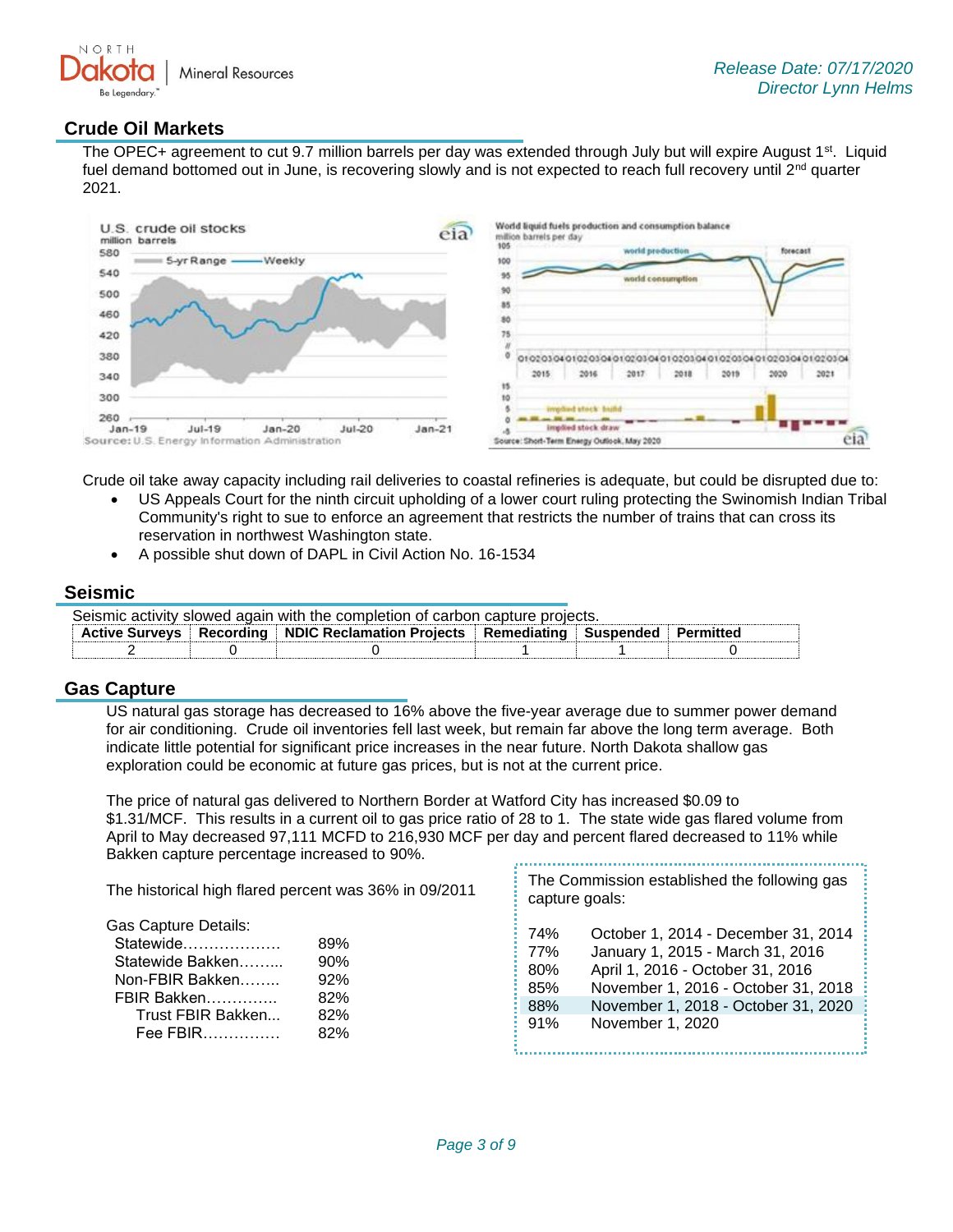

# **Agency Updates**

## **Bureau of Indian Affairs**

**BIA** has published a new final rule to update the process for obtaining rights of way on Indian land. The rule was published 11/19/15 and became effective 12/21/15. The final rule can be found at

[https://www.federalregister.gov/articles/2015/11/19/2015-28548/rights-of-way-on-indian-land.](https://www.federalregister.gov/articles/2015/11/19/2015-28548/rights-of-way-on-indian-land) On 3/11/16, the Western Energy Alliance filed a complaint and motion for a temporary restraining order and/or a preliminary injunction. On 04/19/16, the US District court for the District of North Dakota issued an order denying the motion for a preliminary injunction. The new valuation requirements were resulting in increased delays so BIA provided a waiver that expires 04/05/2020. On 03/09/2020 the NDIC submitted comments supporting an extension of that waiver through 04/05/2021 to allow infrastructure development to continue while BIA develops and implements the new process. NDIC comments can be found at<http://www.nd.gov/ndic/ic-press/Sweeney%20letter%20200309.pdf>

### **Bureau of Land Management**

**BLM published a new final rule 43 CFR Parts 3100, 3160 and 3170 to update and replace its regulations on venting and flaring of natural gas** effective 1/17/16. The final rule can be viewed online at [https://www.blm.gov/programs/energy-and-minerals/oil-and-gas/operations-and-production/methane-and](https://www.blm.gov/programs/energy-and-minerals/oil-and-gas/operations-and-production/methane-and-waste-prevention-rule)[waste-prevention-rule](https://www.blm.gov/programs/energy-and-minerals/oil-and-gas/operations-and-production/methane-and-waste-prevention-rule). North Dakota, Wyoming, Montana, Western Energy Alliance, and IPAA filed for a preliminary injunction to prevent the rule going into effect until the case is settled. A hearing in Casper, Wyoming was held 1/6/17. On 1/16/17 the court denied all of the petitioners' motions for preliminary injunctions. **On 2/3/17 the US House of Representatives voted 221-191 to approve a Congressional Review Act resolution against the rule.** On 3/28/17 President Trump issued an executive order which in part directs "The Secretary of the Interior shall review the following final rules, and any rules and guidance issued pursuant to them, for consistency with the policy set forth in section 1 of this order and, if appropriate, shall, as soon as practicable, suspend, revise, or rescind the guidance, or publish for notice and comment proposed rules suspending, revising, or rescinding those rules:". This rule is included in the list as item (iv). North Dakota plans to continue active participation in the litigation of this rule until the BLM takes final action eliminating the rule. **On 5/10/17 the Senate voted 51 to 49 against the CRA, allowing the rule to remain in effect.** On 6/27/17 U.S. D. Ct. Judge Skavdahl granted BLM's motion to extend the merits briefing schedule by 90 days, based on BLM's APA 705 stay and BLM's representations regarding its plans to reconsider the VF Rule. Opening briefs were filed 7/3/17. On 7/5/17 California and New Mexico sued BLM in the U.S. District Court for the Northern District of California, seeking a declaratory judgement that BLM's APA 705 stay was illegal and vacating the stay. The relief they request would vacate the stay of the January 2018 compliance et al deadlines, bringing them all back into force. BLM officials encouraged North Dakota to intervene. On 7/12/17 a group of NGOs including the Fort Berthold Protectors of Water and Earth Rights filed a separate suit against the BLM in federal court in the U.S. District Court for the Northern District of California, seeking a declaratory judgement that BLM's APA 705 stay was illegal and vacating the stay. California and New Mexico, along with various environmental groups, have challenged BLM's stay in the Northern District of California, and filed a motion for summary judgment on 7/26/17. On 8/24/17 North Dakota filed a response supporting BLM's motion, a motion to intervene, and a motion to change venue to Wyoming in an attempt to prevent all of the litigation regarding the timing of the Flaring Rule, including the future rulemakings further extending compliance deadlines that BLM has stated that it intends to publish, could end up in front of the magistrate judge in the Northern District of California instead of Judge Skavdahl in Wyoming. On 10/04/17 the federal magistrate judge in the Northern District of California granted the summary judgement motion by California, New Mexico, and several NGOs throwing out BLM's administrative and temporary postponement of several of the future rules compliance dates/obligations. On 10/05/17 the BLM issued a Federal Register Notice for a proposed rule that if finalized will delay certain requirements of the BLM Rule until January 17, 2019. North Dakota submitted comments to (1) support BLM's decision to delay certain compliance requirements and (2) continue to make the record that BLM exceeded its authority to promulgate the rule in the first place with particular emphasis on the specific/unique North Dakota considerations at issue. NDIC comments are available at [http://www.nd.gov/ndic/ic-press/dmr-blm-comments17-11.pdf.](http://www.nd.gov/ndic/ic-press/dmr-blm-comments17-11.pdf) BLM, the states of CA & NM, and the NGOs supporting the current final rule were granted an extension to file response briefs to December 11<sup>th</sup> in the WY

court. On 11/29/17 North Dakota filed a response to industry petitioner's motion for a preliminary injunction supporting a preliminary or permanent injunction. On 12/4/17 USDOJ petitioned the 9th US Judicial Circuit Court in San Francisco to review and overturn the Northern District of California court's November decision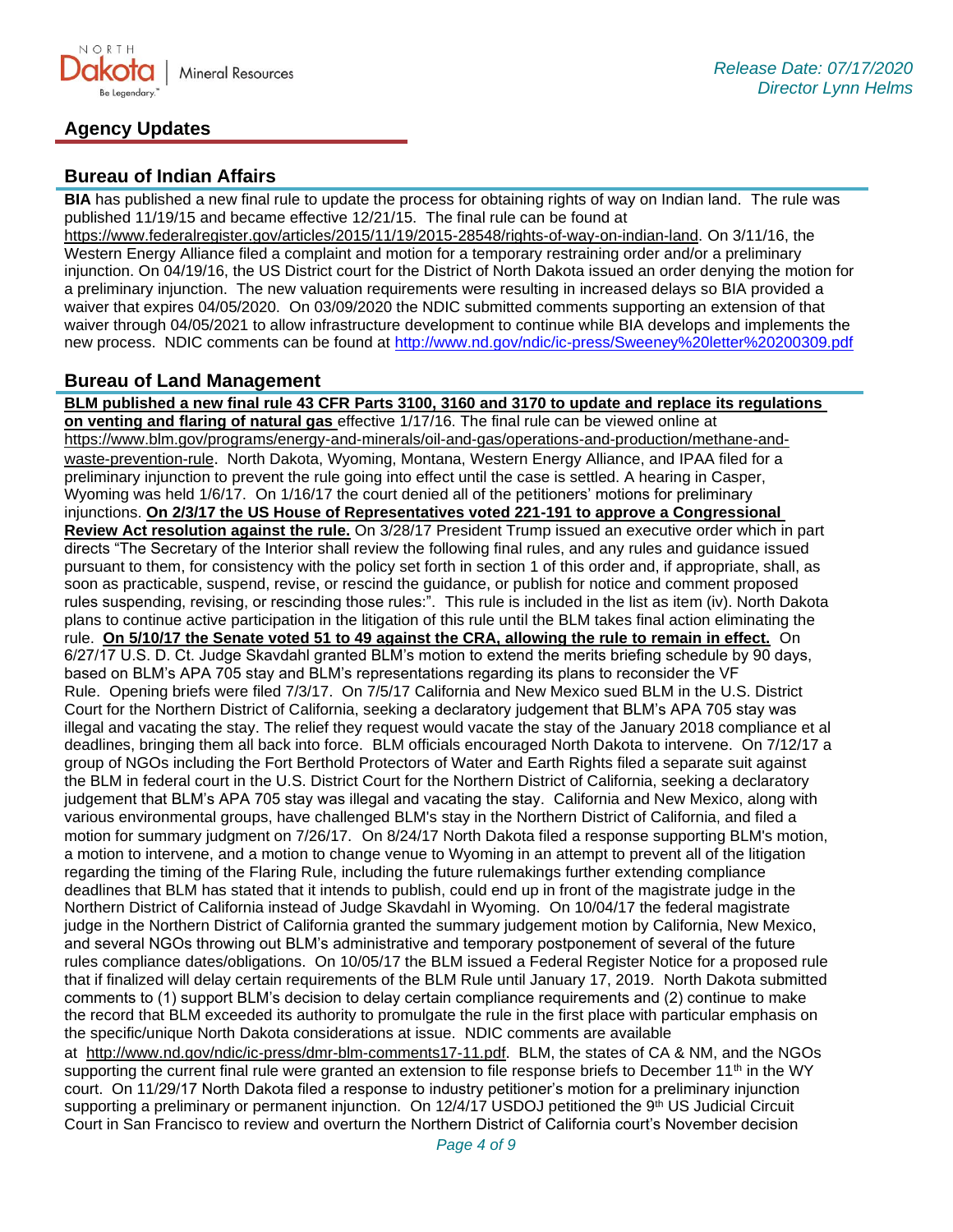

ordering the US Bureau of Land Management to make oil and gas producers comply with the methane emissions requirements while the rules are being reviewed. On 12/7/17 BLM published a rule in the Federal Register delaying the methane regulation until January 2019, saying the previous rule is overly burdensome to industry. Officials said the delay will allow the federal Bureau of Land Management time to review the earlier rule while avoiding tens of millions of dollars in compliance costs to industry that may turn out to be unnecessary. On 12/19/17 BLM was sued by California, New Mexico, and a large group of NGOs in the Northern District of California federal court over the 12/7/17 rule extending certain compliance dates in BLM's 2016 Rule. The complaint requests that BLM's extension rule be set aside and the provisions it relates to reinstated. On 12/26/17 BLM filed a motion seeking to stay the litigation in the U.S. District Court case in WY and to vacate the January 5 briefing deadline, a motion in which the industry trade associations and Montana and Wyoming joined. North Dakota and Texas filed a short response on 12/27/17 asking the Court to deny the motion or allow until 1/12/18 to fully respond to BLM's holiday week motion. On 12/29/17 the Wyoming district court granted BLM's motion to stay the 2016 Rule challenge litigation. On 2/22/18 BLM published a new rule proposal to revise the 2016 final Waste Prevention Rule (also known as the venting and flaring rule). The proposed rule would eliminate duplicative regulatory requirements and re-establish long-standing requirements that the 2016 final rule sought to replace. The Federal Register notice specifically requested comment on ways that the BLM can reduce the waste of gas by incentivizing the capture, reinjection, or beneficial use of the gas. NDIC comments can be viewed at [http://www.nd.gov/ndic/ic-](http://www.nd.gov/ndic/ic-press/blm%20comments%20180417.pdf)

[press/blm%20comments%20180417.pdf.](http://www.nd.gov/ndic/ic-press/blm%20comments%20180417.pdf) On 2/22/18 Judge Orrick in the Northern District of California entered a preliminary injunction against the BLM's "Suspension Rule" which suspended for one year certain compliance deadlines in BLM's Venting and Fairing Rule. Judge Orrick also denied North Dakota's motion to transfer the case to the District of Wyoming where Judge Skavdahl had stayed the original rule on the grounds that parties were protected by the Suspension Rule. The immediate effect of this decision was to reinstate the BLM Venting and Fairing Rule in full, along with compliance deadlines that became effective January 17, 2018, and remove the protections relied upon by Judge Skavdahl the District of Wyoming case. On 3/7/18 U.S. District Court Judge Skavdahl granted the North Dakota/Texas Motion to lift the stay in the challenge to the BLM's Venting & Flaring Rule. The California Court explicitly adopted North Dakota's central position in intervention - stating that "I express no judgment whatsoever in this opinion on the merits of the [V&F] Rule," showing great deference to Judge Skavdahl and the existing case in his Court and rejecting the California, NM, and NGOs request to uphold the V&F Rule. On 4/4/18 U.S. District Judge Skavdahl issued an order granting Wyoming's request for a partial stay of the Rule under Section 705 of the APA. The Court's limited Stay Order provides immediate relief to industry, but the balance of the Rule, including BLM's unlawful exercise of authority over State and private mineral interests through an over-inclusive application of communitization remains. The Court denied the North Dakota/Texas motion to move forward to complete briefing on the merits, and also denied industry's motion for a preliminary injunction. The Court expressed frustration with " the administrative dysfunction" reflected by this case as it ping-pongs between the District Courts of Wyoming and California and BLM's various attempts to delay, rescind or replace the Rule, concluding that "going forward on the merits at this point remains a waste of judicial resources and disregards prudential ripeness concerns." On 4/5/18 15 NGOs filed a Notice of Appeal with the 10th Circuit. California & New Mexico followed suit on 4/5/18 and have now also filed an appeal with the 10th Circuit. On 9/12/18 North Dakota filed a brief in the 10<sup>th</sup> Circuit Court of Appeals urging the Court, if it chooses to reverse the Wyoming district court's Stay Order, to remand the case back to the Wyoming district court with direction to finish this protracted legal process by promptly proceeding to a ruling on the merits. On 9/18/18 BLM issued their final rule revising the Obama-era Waste Prevention Rule, also referred to as the venting and flaring rule. The new rule will better align venting and flaring regulations with President Trump's priorities on energy development, job creation, and reduced compliance costs. These changes will also allow BLM to recognize existing state regulatory efforts and avoid duplicative requirements. In response to comments and after further consideration, the BLM made the following modifications to the proposed rule in this final rule: (1) Clarification that the 24-hour limit on royalty-free flaring during downhole well maintenance and liquids unloading in § 3179.104 applies "per event"; (2) Addition of a standard for "applicable rules, regulations, or orders" of a State regulatory agency or tribe in § 3179.201(a); and (3) Addition of a provision allowing for tribes to seek BLM approval to have tribal rules apply in place of any or all of the provisions of subpart 3179. The revised rule goes into effect on 11/27/18. On 9/28/18 a coalition of 17 conservation and tribal citizen groups filed a lawsuit challenging the decision to revise the Bureau of Land Management's Waste Prevention Rule, stating that the rule violates a number of existing federal policies. The states of New Mexico and California also filed a lawsuit challenging BLM's action. The BLM and NDIC have reached an impasse on negotiations for an agreement to implement section 3179.201, but continue to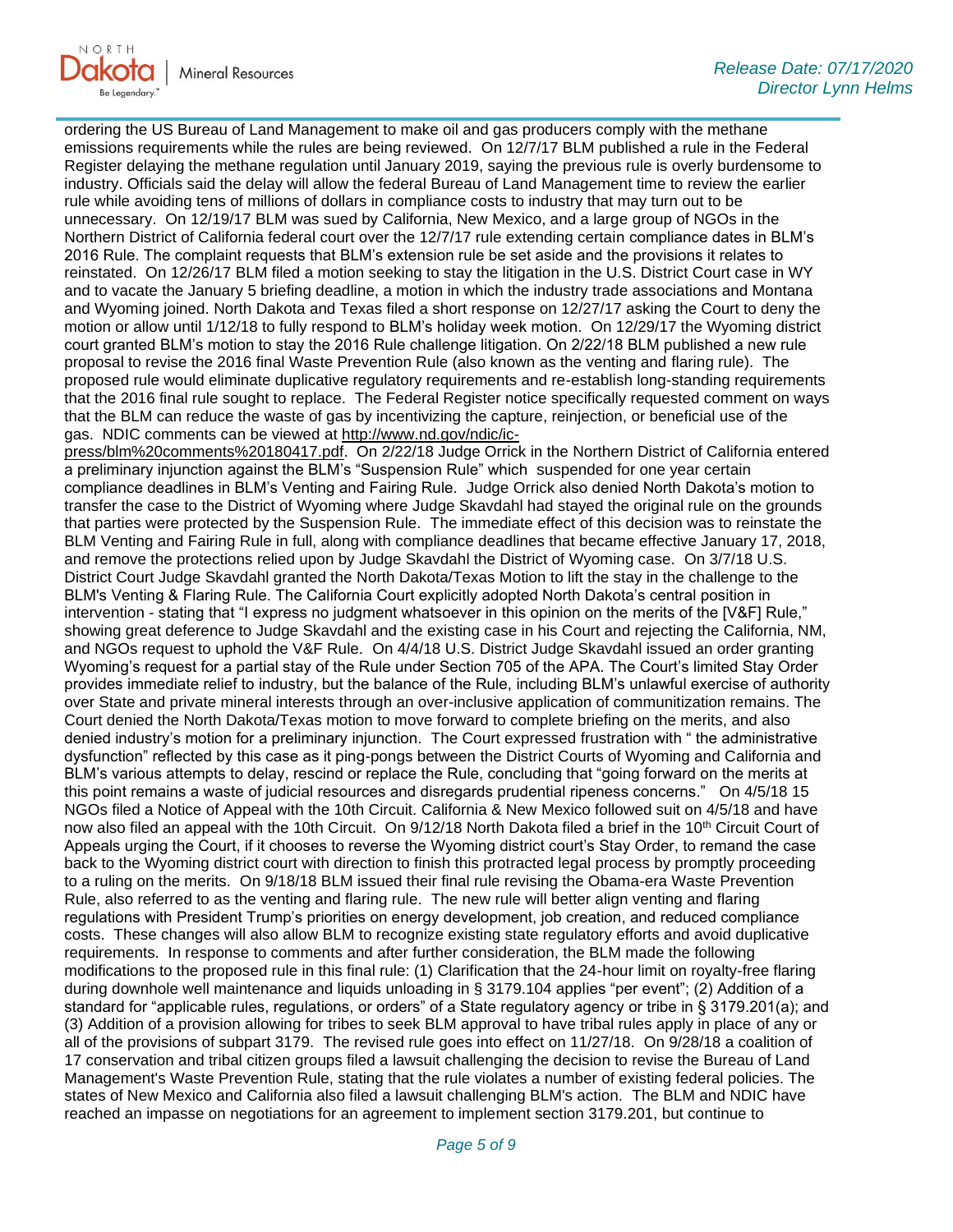

communicate regarding possible ways to resolve the disagreement. On July 15, 2020 the U.S. District Court for the Northern District of California invalidated the 2018 revisions to the 2016 Waste Prevention Rule. This ruling means that the Waste Prevention Rule goes back in effect in 90 days, and the oil and gas industry will have to comply with the Rule's requirements. U.S. District Judge Yvonne Gonzalez Rogers found that the 2018 rescission violated federal law because it ignored the federal government's statutory duty to prevent waste, instead relying almost entirely on "inadequate or nonexistent state regulations".

**BLM** revised final regulations for hydraulic fracturing on federal and Indian lands were published in the CFR on 3/26/15 and they were scheduled to go into effect 6/24/15. North Dakota, Colorado, Utah, Wyoming, Western Energy Alliance, and IPAA filed for a preliminary injunction to prevent the rules going into effect until the case is settled. Following a lengthy hearing in Casper, Wyoming on 6/23/15, the court issued a stay on the rules. On 9/30/15 the court granted a preliminary injunction, preventing the rules from being enforced until litigation on the rule is final. The 10<sup>th</sup> Circuit Court of Appeals issued an order 3/10/16 denying the industry alternative motion for a stay. On 6/21/16 the court found the rule to be unlawful and ordered it set aside. The plaintiffs filed a motion with the US Court of Appeals for the Tenth Circuit to dismiss the appeal of the preliminary injunction. The Department of Justice on behalf of the BLM and the intervening environmental groups filed an appeal of the decision on the rule and oppose the motion to dismiss the appeal of the preliminary injunction. The North Dakota Response Brief to the US Court of Appeals for the Tenth Circuit was filed 9/15/16. NDIC comments on the rule can be found at [http://www.nd.gov/ndic/ic-press/BLM-comments-](http://www.nd.gov/ndic/ic-press/BLM-comments-120625.pdf)[120625.pdf](http://www.nd.gov/ndic/ic-press/BLM-comments-120625.pdf). On 3/28/17 President Trump issued an executive order which in part directs "The Secretary of the Interior shall review the following final rules, and any rules and guidance issued pursuant to them, for consistency with the policy set forth in section 1 of this order and, if appropriate, shall, as soon as practicable, suspend, revise, or rescind the guidance, or publish for notice and comment proposed rules suspending, revising, or rescinding those rules". This rule is included in the list as item (i). On 5/4/2017 BLM filed a request asking the court to hold the appeal in abeyance as it will "soon" initiate a rulemaking process to revise or rescind the 2015 Rule, that it had the authority to issue the Rule, but conceding that the Rule does not reflect BLM's current priorities or policies, as reflected in certain recent Presidential Executive Orders. After the BLM submitted its filings the 10th Circuit Court Appeals immediately directed the petitioners (including North Dakota) and the intervenors to file briefs by 6/5/17 to respond to BLM's position. Two amicus groups that submitted merits briefs (the law school professors and former DOI officials) filed supplemental amicus briefs on the questions posed by the Court following the change of Administrations. The Court's Supplemental Order authorized the filing of these additional amicus briefs. Both briefs seek to capitalize on the BLM's continued insistence that it had the authority to issue the Rule (but concede that the 2015 HF Rule does not reflect BLM's current priorities or policies as reflected in certain recent Presidential Executive Orders). The two amicus groups solicit the Court to rule on the merits of the BLM and NGO appeals and to overturn the District Court decision, actually asking the Court to issue an advisory opinion on the BLM's authority. In addition to addressing the NGO arguments, North Dakota will respond to these two briefs in the context that all three parties are asking the Court to do what it is prohibited from doing by Article III of the U.S. Constitution. North Dakota filed a response brief 6/20/17 in support of the BLM action to put the rule in abeyance and take final action vacating the rule. Oral arguments before the 10<sup>th</sup> Circuit took place 7/27/17. A recording of the oral arguments is now available on the home page of the court's website [http://www.ca10.uscourts.gov.](https://urldefense.proofpoint.com/v2/url?u=http-3A__www.ca10.uscourts.gov&d=DwMGaQ&c=2s2mvbfY0UoSKkl6_Ol9wg&r=-wqsZnBxny594KY8HeElow&m=Ul_VtJUX6iW5pvHjCcBxUWtskC0F4Dhry3sPtcEHvCw&s=laRHiLDv5w8otcQWQjpn82WMieoB2AZ-Q4M1LFQPL5s&e=) NDIC filed comments supporting BLM's rescission of the rule that can be found at [http://www.nd.gov/ndic/ic-press/dmr](http://www.nd.gov/ndic/ic-press/dmr-blm-comment17-9.pdf)[blm-comment17-9.pdf.](http://www.nd.gov/ndic/ic-press/dmr-blm-comment17-9.pdf) On 09/21/17 the 10th Circuit issued a split (2-1) decision to dismiss the appeals as prudentially unripe, vacate the district court's judgment invalidating the rule, and remand with instructions to dismiss the underlying action without prejudice. Appellees State of North Dakota, State of Colorado, State of Utah, and State of Wyoming's filed a Petition for Panel Rehearing And/Or Request for En Banc Determination on 11/03/17. On 11/06/17 the court ordered the appellants to file a response to the Petition on or before 11/20/2017. The En Banc rehearing request was denied. The  $10<sup>th</sup>$  circuit court has not yet issued its mandate ending the current round of litigation in the Wyoming District court. The Ute tribe filed a motion on 1/12/18 asking the court to dismiss the appeals as moot based on the publication of the rescission rule and leave the WY court decision to vacate the rule in place. The court ordered the DOJ and BLM to file a response by 1/22/18. On 12/29/17 BLM published a final rule rescinding the 2015 Hydraulic Fracturing rules with 2 exceptions 1) the rule does not restore language requiring pre-approval of non-routine hydraulic fracturing operations and 2) the rule does not rescind changes to 43 CFR 3160 due to other rules published between 3/26/15 and 12/29/17 (electronic filing and venting & flaring rules). On 2/7/18 North Dakota filed a reply in support of its motion to dismiss the original rule appeal as moot pursuant to Federal Rule of Appellate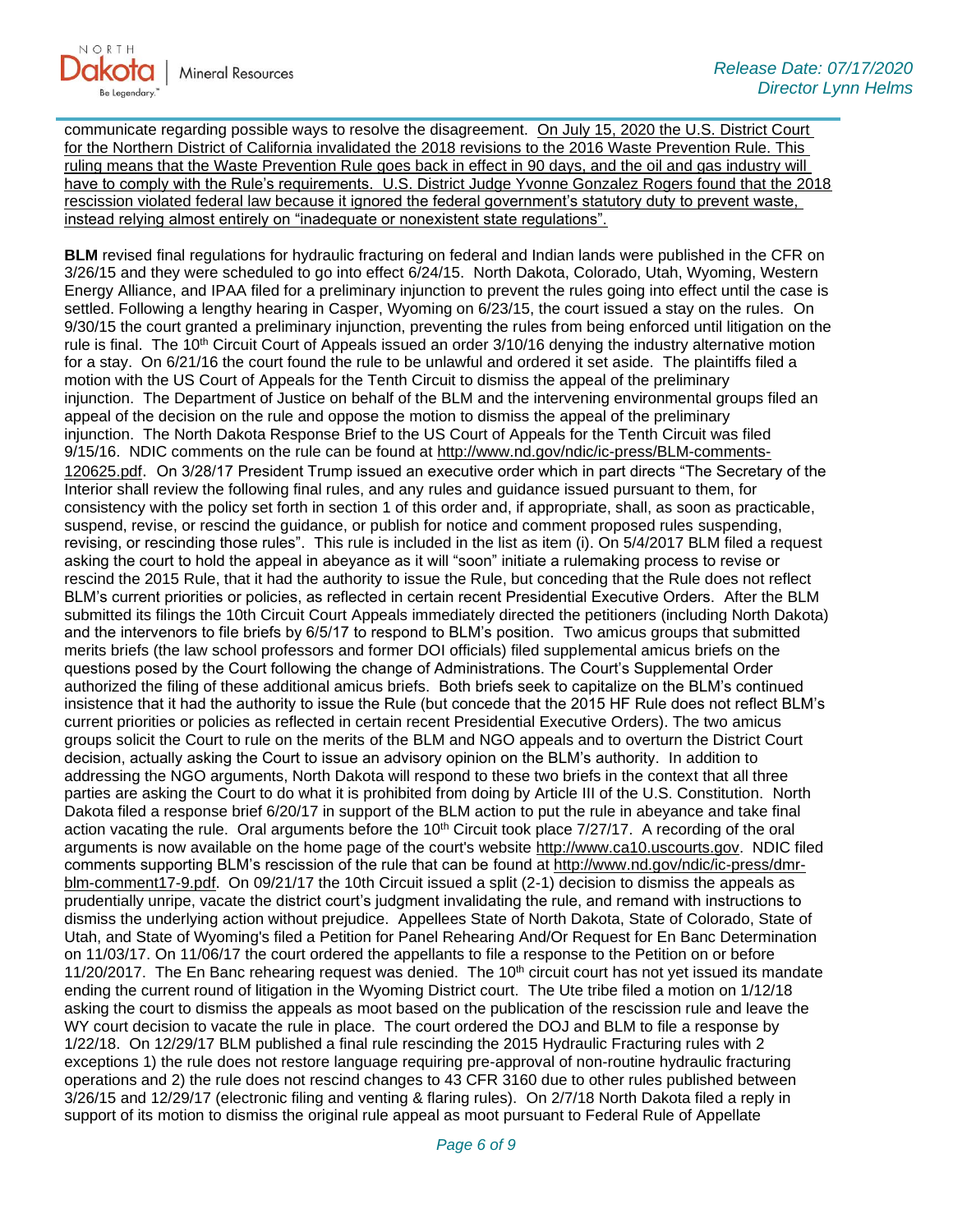

Procedure 27(a)(4), and request that the Court should not issue the mandate, nor vacate the District Court's judgment based on two new and important developments: (1) on December 29, 2017, the Bureau of Land Management (BLM) promulgated a final rule rescinding the Hydraulic Fracturing Rule ("HF Rule"), and (2) on January 24, 2018, the Citizen Group Intervenors challenged the repeal of the HF Rule ("HF Repeal Rule") in the U.S. District Court for the Northern District of California.

## **Council on Environmental Quality**

**CEC** On 02/25/2020 the Council on Environmental Quality published a proposal to modernize its National Environmental Policy Act (NEPA) regulations. On 03/09/2020 the NDIC submitted comments in support of the CEQ proposal. NDIC comments can be found at [http://www.nd.gov/ndic/ic](http://www.nd.gov/ndic/ic-press/Council%20of%20Environmental%20Quality%20200309.pdf)[press/Council%20of%20Environmental%20Quality%20200309.pdf](http://www.nd.gov/ndic/ic-press/Council%20of%20Environmental%20Quality%20200309.pdf). On July 15, 2020 the Trump administration issued an executive order to reduce the types and number of projects that will be subject to review under the NEPA, shorten the timeline for reviews, and drop a requirement that agencies consider the cumulative environmental effects of projects, such as their contribution to climate change.

### **Environmental Protection Agency**

**EPA** On 08/21/2018 the U.S. Environmental Protection Agency (EPA) proposed a new rule to reduce greenhouse gas (GHG) emissions from existing coal-fired electric utility generating units and power plants across the country. This proposal, entitled the Affordable Clean Energy (ACE) Rule, establishes emission guidelines for states to use when developing plans to limit GHGs at their power plants. The ACE Rule replaced the prior administration's Clean Power Plan (CPP) and instead empowers states, promotes energy independence, and facilitates economic growth and job creation. Pursuant to President Trump's Executive Order 13873, which directed Federal agencies to review burdensome regulations, the EPA undertook a review of the CPP. Many believed the CPP exceeded EPA's authority under the Clean Air Act, which is why 27 states, 24 trade associations, 37 rural electric co-ops, and three labor unions challenged the rule. The Supreme Court issued an unprecedented stay of the rule. The proposal was published in the Federal Register on 8/31/18 and EPA took comment on the proposal for 60 days and held a public hearing. More information is available at [https://www.epa.gov/stationary-sources-air-pollution/proposal-affordable](https://www.epa.gov/stationary-sources-air-pollution/proposal-affordable-clean-energy-ace-rule)[clean-energy-ace-rule.](https://www.epa.gov/stationary-sources-air-pollution/proposal-affordable-clean-energy-ace-rule) On July 8, 2019, EPA issued the final Affordable Clean Energy rule (ACE) and repealed the Clean Power Plan. On the same day the American Lung Association and the American Public Health Association filed a challenge to the rules in the U.S. Court of Appeals for the District of Columbia. Since then, 22 states, the District of Columbia and six municipalities led by the state of New York lodged a challenge to the rules in the D.C. Circuit, followed closely by a third challenge brought by environmental groups. Numerous industry groups and power providers are seeking to intervene in the litigation in support of the ACE rule. The EPA has asked the court to expedite review of the challenges in the hope of achieving a resolution in the D.C. Circuit by summer of 2020.

**EPA** On 08/24/18 Trump administration officials at EPA announced they are phasing out the agency's enforcement focus on animal waste pollution and the oil and gas industry. Enforcement chief Susan Bodine said she wants to shift the focus away from oil and gas as a sector deserving of extra scrutiny and toward prioritizing broad environmental problems, such as air pollution.

**EPA** On 6/3/16 the final rule proposing a suite of changes to Clean Air Act permitting requirements for new and modified emissions sources in the oil and natural gas industry was published in the Federal Register. On 6/29/16 the NDIC decided to file a Petition for Review with the US Appeals Court for the District of Columbia to defend the state's sovereign jurisdiction over oil and gas regulation. Thirteen other states have joined this effort. North Dakota declined the standard offer to explore settlement through the court's mediation program. The proposed actions and NDIC comments are as follows:

o Proposed New Source Performance Standards – Docket ID number EPA-HQ-OAR-2010-0505. NDIC comments can be found at<http://www.nd.gov/ndic/ic-press/EPA-HQ-OAR-2010-0505.pdf>

o Draft Control Techniques Guidelines – Docket ID number: EPA-HQ-OAR-2015-0216. NDIC comments can be found at<http://www.nd.gov/ndic/ic-press/EPA-HQ-OAR-2015-0216.pdf>

o Proposed Source Determination Rule – Docket ID number: EPA-HQ-OAR-2013-0685. NDIC comments can be found at<http://www.nd.gov/ndic/ic-press/EPA-HQ-OAR-2013-0685.pdf>

o Proposed Federal Implementation Plan for Implementing Minor New Source Review Permitting in Indian Country – Docket ID number: EPA-HQ-OAR-2014-0606. NDIC comments are at [http://www.nd.gov/ndic/ic-press/EPA-HQ-](http://www.nd.gov/ndic/ic-press/EPA-HQ-OAR-2014-0606.pdf)[OAR-2014-0606.pdf](http://www.nd.gov/ndic/ic-press/EPA-HQ-OAR-2014-0606.pdf).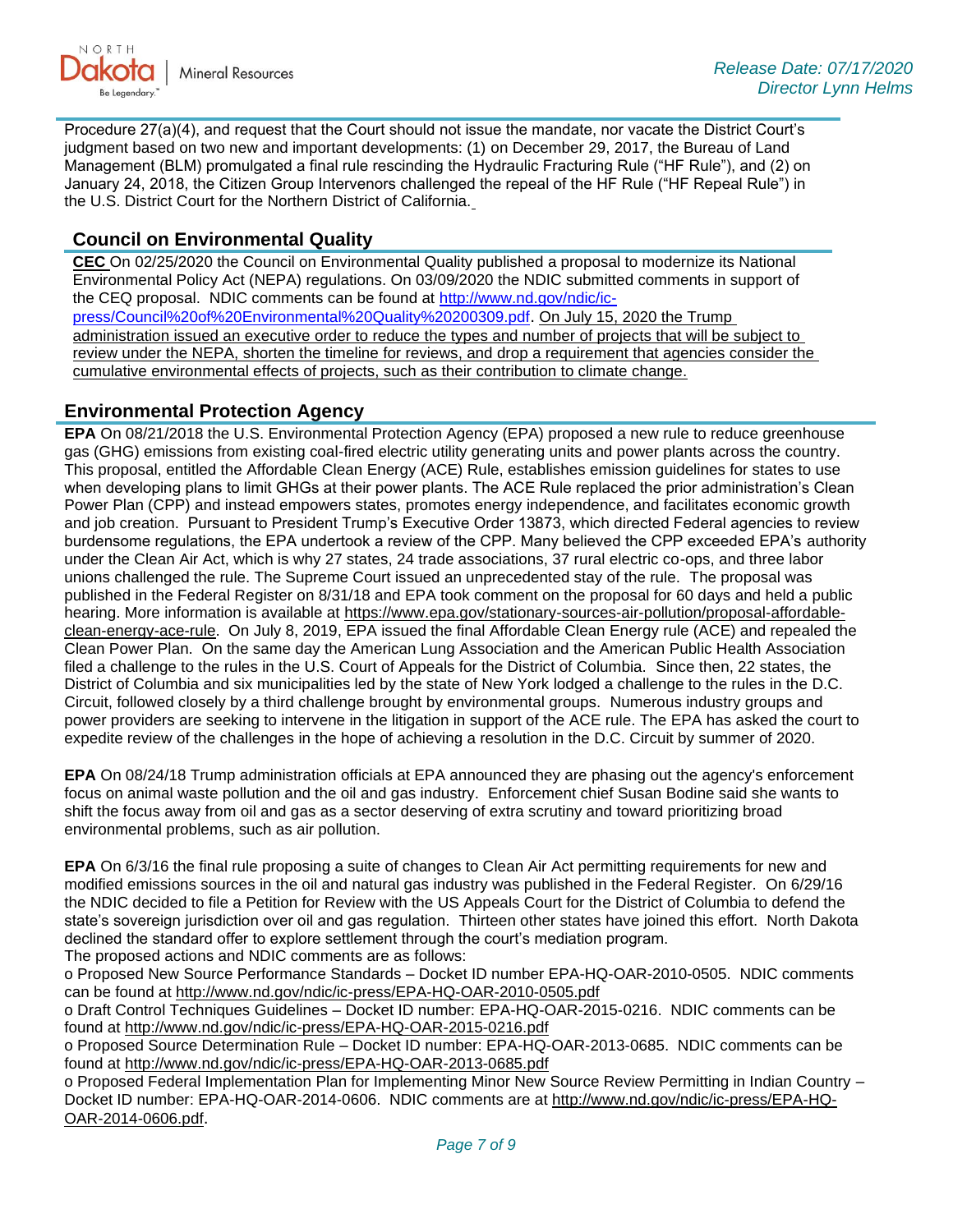North Dakota et al. and EPA have filed motions to govern further proceedings and briefing schedules. On 3/28/17 President Trump issued an executive order which in part directs "The Administrator shall review the final rule entitled "Oil and Natural Gas Sector: Emission Standards for New, Reconstructed, and Modified Sources," 81 Fed. Reg. 35824 (November 3, 2016), and any rules and guidance issued pursuant to it, for consistency with the policy set forth in section 1 of this order and, if appropriate, shall, as soon as practicable, suspend, revise, or rescind the guidance, or publish for notice and comment proposed rules suspending, revising, or rescinding those rules." On 4/7/17 EPA filed a motion to hold the cases in abeyance. On 6/8/17 the NGO environmental groups challenged EPA's November 5th decision to issue a 90 day stay of the Rule's upcoming implementation dates. The NGOs argue that EPA's justifications for its stay (onerous implementation costs and excessive state administrative burdens) of the Rule were already raised and rejected by EPA during EPA's original rulemaking and that the requirements of a "judicial stay" are not met. The NGO's action is a new case, filed in the D.C. Circuit. They have also filed an emergency motion asking the Court to immediately vacate EPA's decision. On November 3 the DC Circuit court issued a 2:1 decision granting the NGO petition and vacating EPA's 90 day stay of the rule. North Dakota filed an amicus brief in support of the EPA stay. On 7/13/17 the same DC Circuit court granted an EPA motion to recall the mandate and granting 14 days for then EPA to seek reconsideration or review by the full court. API and WVA along with other states filed petitions for rehearing en banc, but on 8/10/17 the entire DC Circuit issued an order denying the API and WVa et al States petitions. EPA now proposes a 2-year stay of certain provision in the oil and gas NSPS. North Dakota filed comments on 8/9/17 in support of the proposed 2-year stay. On 11/8/17 EPA published a Federal Register notice request for supplemental comments relating to the current Administration's efforts to change course on the oil and gas sector methane regulations put in place by the Obama Administration. North Dakota did not submit additional comment to EPA because the North Dakota comments submitted on 8/9/17 correctly advocate that EPA's rationale for the two year stay also justifies outright repeal of the original Rule, so it justifies a two year stay. On 9/11/18 EPA proposed targeted improvements to the 2016 New Source Performance Standards for the oil and gas industry that streamline implementation, reduce duplicative EPA and state requirements, and significantly decrease unnecessary burdens on domestic energy producers. This oil and gas targeted improvements package is expected to save up to approximately \$484 million in regulatory costs from 2019 – 2025 or \$75 million annually. NDIC comments can be found at<http://www.nd.gov/ndic/ic-press/EPA-HQ-OAR-2017-0757.pdf>

# **Pipeline and Hazardous Materials Safety Administration**

**PHMSA** Advance notice of proposed rulemaking (ANPRM)was announced 1/10/17. SUMMARY: PHMSA is considering revising the Hazardous Materials Regulations (HMR) to establish vapor pressure limits for unrefined petroleum-based products and potentially all Class 3 flammable liquid hazardous materials that would apply during the transportation of the products or materials by any mode. PHMSA is currently assessing the merits of a petition for rulemaking submitted by the Attorney General of the State of New York regarding vapor pressure standards for the transportation of crude oil. The petition requests that PHMSA implement a Reid Vapor Pressure (RVP) limit less than 9.0 pounds per square inch (psi) for crude oil transported by rail. This rule making could substantially interfere with NDIC oil conditioning regulations. You can read about the NDIC regulations at [https://www.dmr.nd.gov/oilgas/2014Permitting\(2\).asp.](https://www.dmr.nd.gov/oilgas/2014Permitting(2).asp) NDIC submitted comments on 3/20/17 and the comment period closed on 5/19/17. On 6/6/2018 Senator Schumer wrote urging DOE and PHMSA to propose and quickly finalize a rule establishing federal volatility standards for the shipment of crude oil by rail in the United States. The NDIC submitted a letter on 6/28/18 to proactively correct several conclusions and statements in Senator Schumer's letter about NDIC oil conditioning regulations and provide the background and a better understanding of the state's oil conditioning standards for Bakken, Three Forks, and/or Sanish crude oil prior to market transport. On 5/11/20 PHMSA published notice of withdrawal of this proposed rulemaking.

**PHMSA** On 5/9/19 Governor Inslee signed into law Washington State Engrossed Substitute Senate Bill 5579 "Crude Oil by Rail – Vapor Pressure" which became effective on 7/28/19. On 7/17/19 the North Dakota Attorney General and Montana Attorney General filed an application for preemption of the Washington Volatility Restrictions on Crude Oil Transported by Rail. The state of Washington requested a 30 day extension of the comment period to 9/23/19 which PHMSA granted. Response to comments deadline was 10/23/19. On 5/11/20 PHMSA published notice of Administrative Determination of Preemption of the WA statute and rules. No petition for reconsideration or petition for judicial review was filed.

# **US Forest Service**